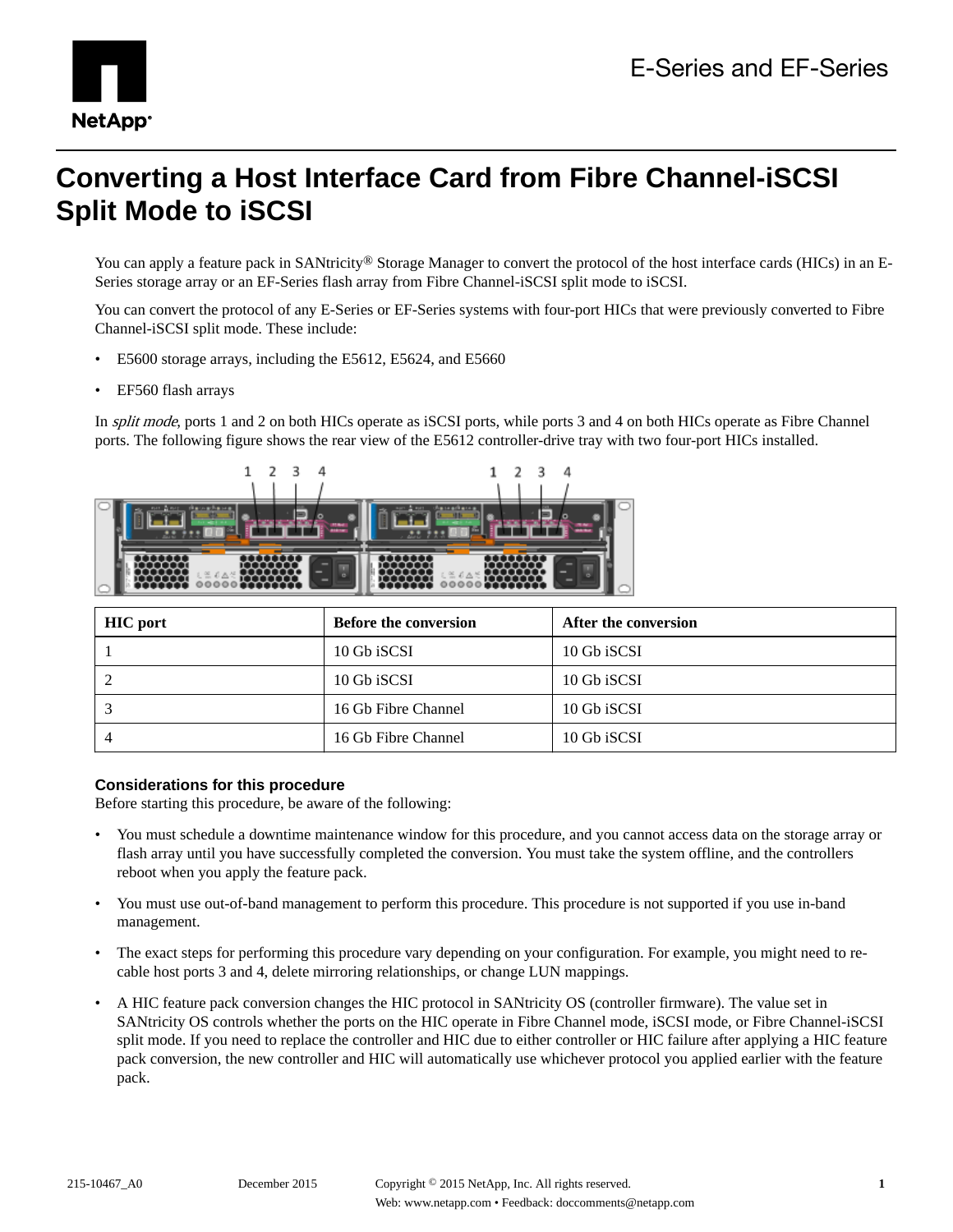• This document describes how to convert the HICs from Fibre Channel-iSCSI split mode to iSCSI only; for instructions for performing other HIC feature pack conversions or for performing a HIC hardware upgrade, refer to the list of related documents at the end of this topic.

#### **Before you begin**

- You have obtained the necessary hardware for the conversion. For example, you might need replacement cables and SFP transceivers. Your NetApp Sales Representative can help you determine what hardware you need and help you order the correct parts. If your storage array currently uses unified SFPs that you purchased from NetApp, you should not need to replace these SFPs.
- SANtricity Storage Manager version 11.25 or later is installed.
- The storage array is running SANtricity OS (controller firmware) version 8.25 or later. To determine which firmware version you have, check the **Summary** tab in the Array Management Window. To download the latest firmware, go to the NetApp Downloads page and select **Downloads > Software**. Download the correct version of **E-Series/EF-Series SANtricity OS (Controller Firmware)** for your storage array.
- If you will be using a new host, you have installed SANtricity utilities (the SMutil package) including the Host Context Agent, which automatically creates a new host object and associated host ports on the storage for use with storage partitioning.

#### **Steps**

- **1.** Deleting synchronous mirroring relationships on page 2
- **2.** [Managing asynchronous mirroring relationships](#page-2-0) on page 3
- **3.** [Determining whether you have unified SFPs](#page-2-0) on page 3
- **4.** [Stopping host I/O](#page-4-0) on page 5
- **5.** [Obtaining the feature pack key](#page-4-0) on page 5
- **6.** [Applying the feature pack key](#page-5-0) on page 6
- **7.** [Modifying the configuration after converting from Fibre Channel-iSCSI split mode to iSCSI](#page-6-0) on page 7

#### **Related information**

[NetApp E-Series and EF-Series Systems Documentation Center](http://mysupport.netapp.com/info/web/ECMP1658252.html) [NetApp Downloads](http://mysupport.netapp.com/eservice/Download.jsp/) [NetApp Interoperability Matrix Tool](http://mysupport.netapp.com/matrix) [Converting a Fibre Channel Host Interface Card to iSCSI](https://library.netapp.com/ecm/ecm_download_file/ECMP12432518) [Converting an iSCSI Host Interface Card to Fibre Channel](https://library.netapp.com/ecm/ecm_download_file/ECMP12396179) [Converting a Fibre Channel Host Interface Card to Fibre Channel-iSCSI Split Mode](https://library.netapp.com/ecm/ecm_download_file/ECMLP2316654) [Converting an iSCSI Host Interface Card to Fibre Channel-iSCSI Split Mode](https://library.netapp.com/ecm/ecm_download_file/ECMLP2316695) [Converting a Host Interface Card from Fibre Channel-iSCSI Split Mode to Fibre Channel](https://library.netapp.com/ecm/ecm_download_file/ECMLP2316704) [Upgrading Host Interface Cards in the E5600 or EF560](https://library.netapp.com/ecm/ecm_download_file/ECMP1552930)

### **Deleting synchronous mirroring relationships**

The Synchronous Mirroring feature (also referred to as RVM) is not supported for iSCSI. If you are currently using synchronous mirroring relationships with Fibre Channel hosts, and you want to convert the host interface cards (HICs) to iSCSI, you must delete these relationships.

#### **Steps**

- **1.** In the Array Management Window, access the online help, and search for the topics related to synchronous mirroring.
- **2.** Follow the guidelines and instructions in the online help to identify all synchronous mirroring volumes that might exist.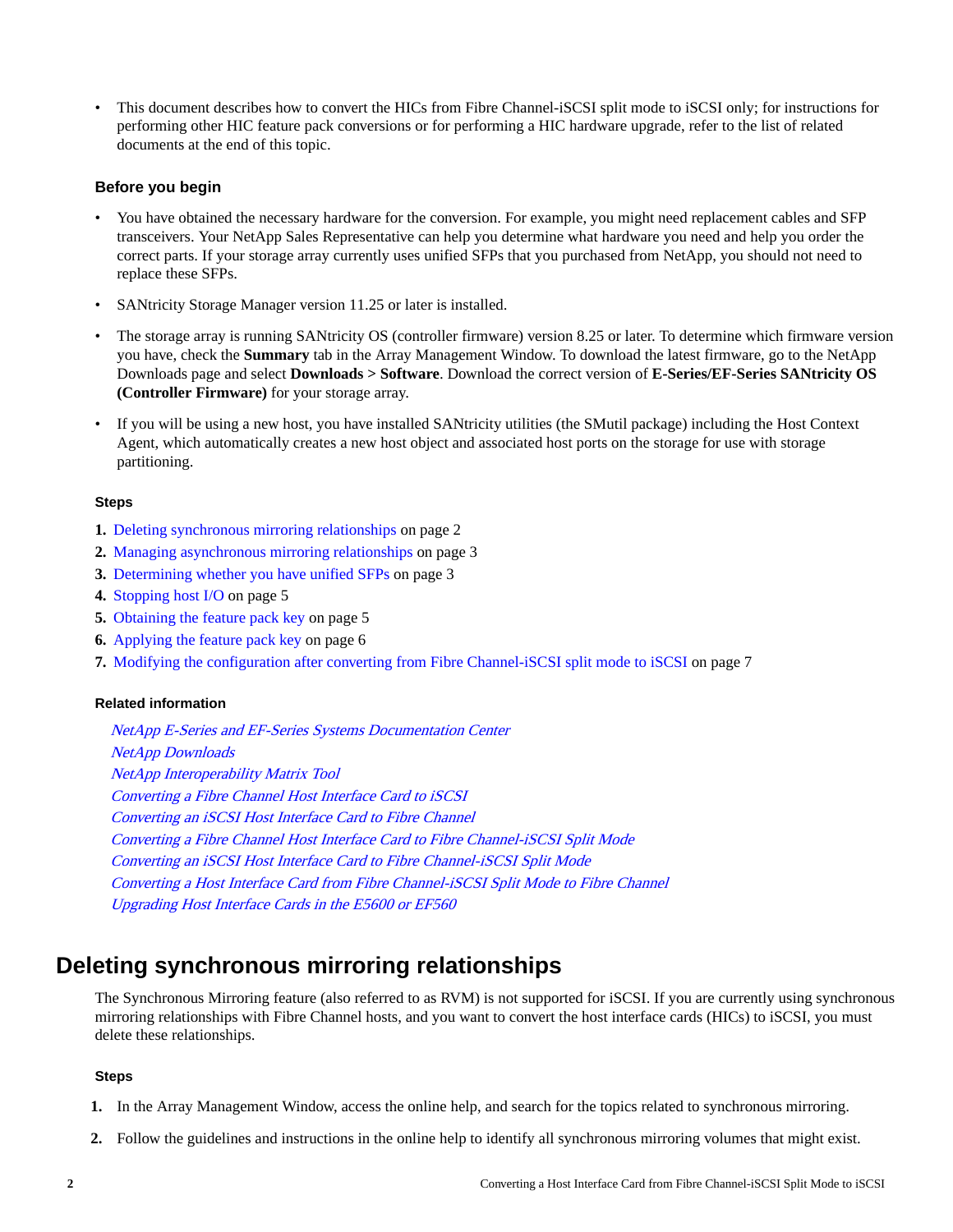- <span id="page-2-0"></span>**3.** Right-click the volume, and select **Synchronous Mirroring > Remove Mirror Relationship**.
- **4.** Select all volumes, and click **Remove**.

### **Managing asynchronous mirroring relationships**

If you currently use the Asynchronous Mirroring feature (also known as ARVM), and mirroring occurs over Fibre Channel on port 4, you must delete the mirroring relationships before converting the host interface cards (HICs) from Fibre Channel-iSCSI split mode to iSCSI. In contrast, if asynchronous mirroring occurs over iSCSI on port 1 or 2, you can retain the mirroring relationships.

#### **About this task**

These considerations apply only if you are converting Fibre Channel-iSCSI HICs, and you are using asynchronous mirroring relationships.

When you convert a Fibre Channel-iSCSI split mode HIC to iSCSI, ports 1 and 2 remain iSCSI. For this reason, any asynchronous mirroring operations that previously occurred over iSCSI on host port 1 or 2 are unaffected. However, any asynchronous mirroring relationships that previously occurred over Fibre Channel on port 4 will no longer function. A protocol mismatch occurs between the new iSCSI ports on the local array and the existing Fibre Channel ports on the remote array. You must delete these relationships before converting the protocol.

#### **Steps**

- **1.** If you have asynchronous mirroring relationships occurring over Fibre Channel on port 4, delete them as follows:
	- a. From the Array Management Window in SANtricity Storage Manager, access the online help, and search for the topics related to asynchronous mirroring.
	- b. Follow the guidelines and instructions in the online help to remove all asynchronous mirrored pairs from the asynchronous mirror groups.

**Note:** When removing each pair, select the **Delete all repositories associated with this mirrored pair** check box.

- c. Follow the guidelines and instructions in the online help to delete all asynchronous mirror groups.
- **2.** If you had been using port 1 or 2 for asynchronous mirroring over iSCSI, confirm that all secondary volumes are synchronized. Refer to the online help for the Array Management Window if you have questions on how to do this.
- **3.** Follow the instructions in this document to apply the feature pack to convert the split-mode HIC to all iSCSI.
- **4.** After applying the feature pack, use the **Test Communication Link** dialog box in the Array Management Window to ensure that the local and remote arrays are still communicating correctly. Refer to the online help for SANtricity Storage Manager.
- **5.** Optionally, if you deleted the asynchronous mirroring relationships that occurred over Fibre Channel on port 4, reestablish these relationships over iSCSI. You might need to apply a feature pack to the remote array to change the protocol to iSCSI.

## **Determining whether you have unified SFPs**

You can use the Array Management Window to determine what type of SFPs you have. Unified SFPs support both 16 Gbps Fibre Channel and 10 Gbps iSCSI, so you can continue to use them after converting the HIC protocol.

#### **Before you begin**

The array has been added to the Enterprise Management Window.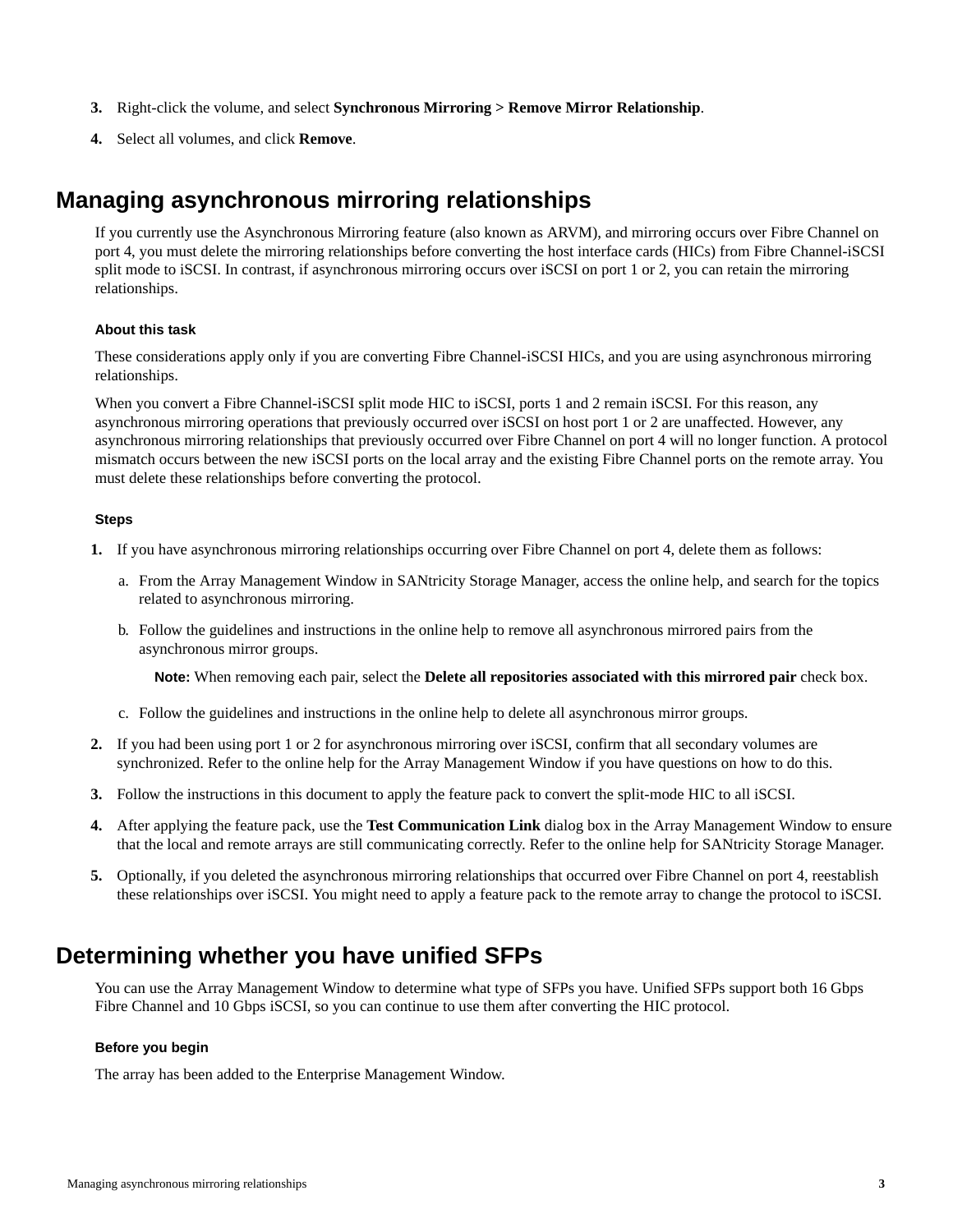#### **Steps**

- **1.** From the Array Management Window, select **Hardware > Tray > View/Edit > Controller/Drive components**.
- **2.** From the **Overall Component Information** navigator on the left, click **SFPs**.

The SFP status is displayed. The screen shot shows the supported data rates for unified SFPs.

| ⊟…) Overall Component Informatio<br><b>当</b> Batteries                                                                           | <b>SFPs Detected: 4</b>                                                                                                                                                                                                  |                                                                                                                                                                                                                                                                                     |
|----------------------------------------------------------------------------------------------------------------------------------|--------------------------------------------------------------------------------------------------------------------------------------------------------------------------------------------------------------------------|-------------------------------------------------------------------------------------------------------------------------------------------------------------------------------------------------------------------------------------------------------------------------------------|
| He Fan Canisters<br>- 2대 Power Supply Canisters<br><b>E</b> SFPs<br><b>IIII</b> Drawers<br>— <mark>‡ि</mark> Temperature Sensors | <b>SFP</b> status:<br>Attached to:<br>Location:<br>Link length:<br>Connector:<br>Transmitter type:<br>IEEE company ID:<br>Revision:<br>Part number:<br>Serial number:<br>Vendor:<br>Date of manufacture: August 14, 2014 | <b>Optimal</b><br>Host-side of controller A<br>Channel 1<br>Supported data rate(s): 4 Gbps, 8 Gbps, 10 Gbps, 16 Gbps<br>Short<br>LC<br>Shortwave Laser w/o OFC<br>Transmission media: TM Multi-mode 50m(M5)<br>00 90 65<br>A<br>FTLF8546P3BCV-LS<br>PS71N8P<br><b>FINISAR CORP.</b> |
|                                                                                                                                  |                                                                                                                                                                                                                          |                                                                                                                                                                                                                                                                                     |

**3.** Locate the **Supported data rate(s)** entry in the results.

| Supported data rate              | <b>SFP</b> type | <b>Protocol</b>                                          |
|----------------------------------|-----------------|----------------------------------------------------------|
| 4 Gbps, 8 Gbps, 10 Gbps, 16 Gbps | Unified         | Fibre Channel: 4 Gbps, 8 Gbps, 16 Gbps<br>iSCSI: 10 Gbps |
| 10 Gbps                          | 10 Gbps         | iSCSI only                                               |
| 4 Gbps, 8 Gbps, 16 Gbps          | 16 Gbps         | Fibre Channel only                                       |
| 2 Gbps, 4 Gbps, 8 Gbps           | 8 Gbps          | Fibre Channel only                                       |

- **4.** Determine whether you can reuse the SFPs, as follows:
	- If you have unified SFPs, you can continue using them after you convert the protocol.

**Note:** The unified SFPs do not support 1 Gb iSCSI. If you plan to use iSCSI remote mirroring, be aware that the unified SFPs support only a 10 Gb link to the remote site.

• If you have 16 Gbps SFPs, and you are converting HIC ports to iSCSI, you must remove the SFPs and replace them with unified or 10 Gbps SFPs after converting the protocol. As needed, you can also use 10 Gbps iSCSI copper by using a special Twin-Ax cable with SFPs.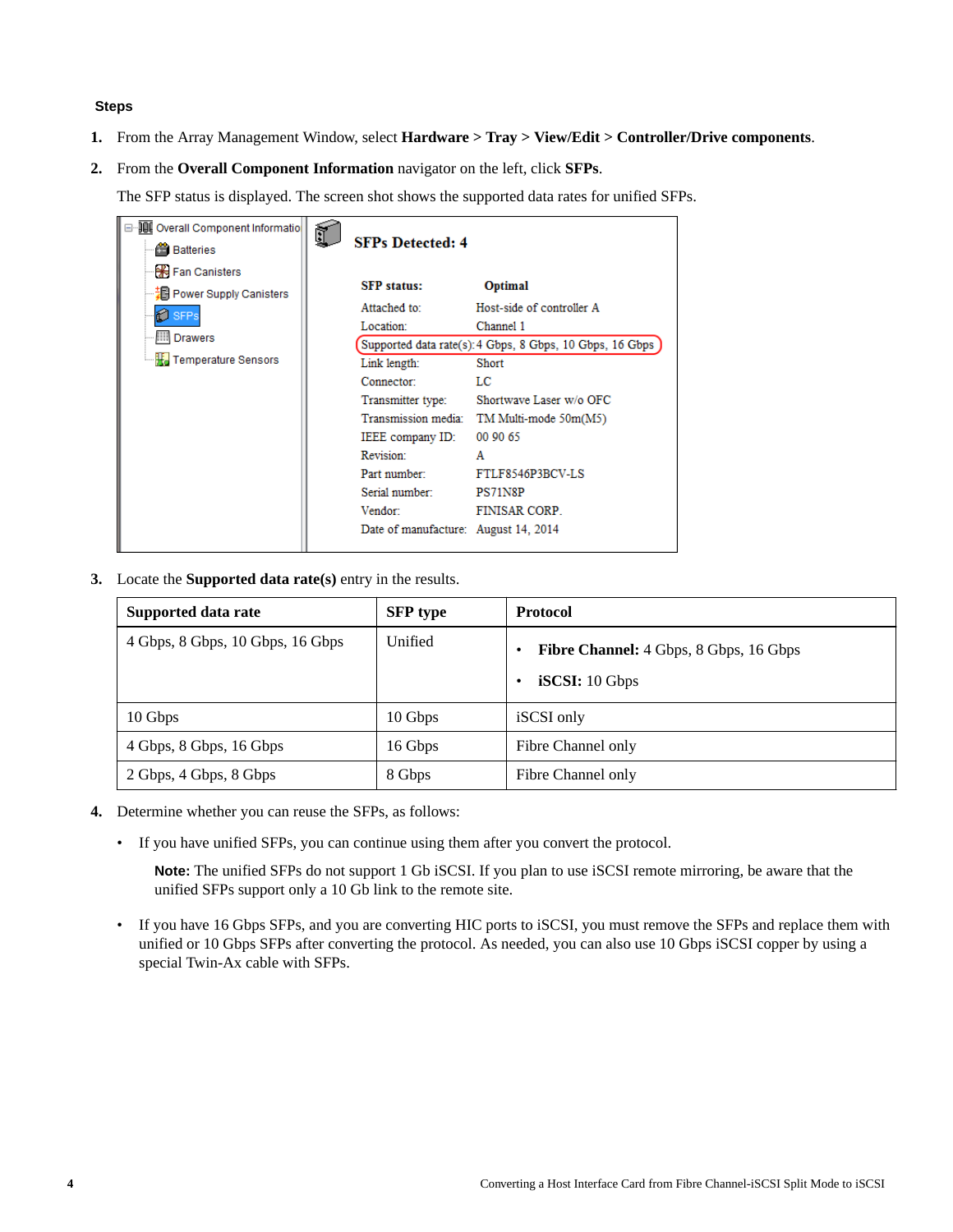## <span id="page-4-0"></span>**Stopping host I/O**

You must stop all I/O operations from the host before converting the protocol of the host interface cards (HICs). You cannot access data on the storage array until you successfully complete the conversion.

#### **Steps**

- **1.** Ensure that no I/O operations are occurring between the storage array and all connected hosts. For example, you can perform these steps:
	- Stop all processes that involve the LUNs mapped from the storage to the hosts.
	- Ensure that no applications are writing data to any LUNs mapped from the storage to the hosts.
	- Unmount all file systems associated with volumes on the array.

**Note:** The exact steps to stop host I/O operations depend on the host operating system and the configuration, which are beyond the scope of these instructions. If you are not sure how to stop host I/O operations in your environment, consider shutting down the host.

**Attention: Possible data loss** – If you continue this procedure while I/O operations are occurring, you might lose data.

- **2.** If the storage array participates in a mirroring relationship, stop all host I/O operations on the secondary storage array.
- **3.** Wait for five minutes to allow any data in cache memory to be flushed to disk.
- **4.** In the **Hardware** tab of the **Array Management Window**, select the graphic representation of the storage array, and then select **Monitor > Reports > Operations in Progress**.
- **5.** Wait for all operations shown on the **Operations in Progress** window to complete before continuing with the next step.

### **Obtaining the feature pack key**

You can apply a feature pack key in SANtricity Storage Manager to convert the protocol of the host interface cards (HICs) from Fibre Channel-iSCSI split mode to iSCSI. To obtain the feature pack key, you need a Feature Activation Code, the serial number for your storage system enclosure, and the Feature Enable Identifier for your storage system.

#### **Steps**

**1.** From the following table, locate the Feature Activation Code that applies to your storage system and conversion path, and copy the value to a text file.

| <b>Storage system</b> | Converting from Fibre Channel-iSCSI split mode to all iSCSI |  |
|-----------------------|-------------------------------------------------------------|--|
| E5600                 | JGD-4MS-ZVECN                                               |  |
| EF560                 | 8GO-TNS-Z2RXJ                                               |  |

- **2.** Locate the serial number for your storage system. You can look at the silver label affixed to the top of your system enclosure, or you can get the serial number from the software, as follows:
	- a. From the Array Management Window, select the **Summary** tab, and click **View Storage Array Profile** in the Monitor area.
	- b. On the Storage Array tab, locate the **Chassis Serial Number**.
	- c. Copy and paste the value into a text file.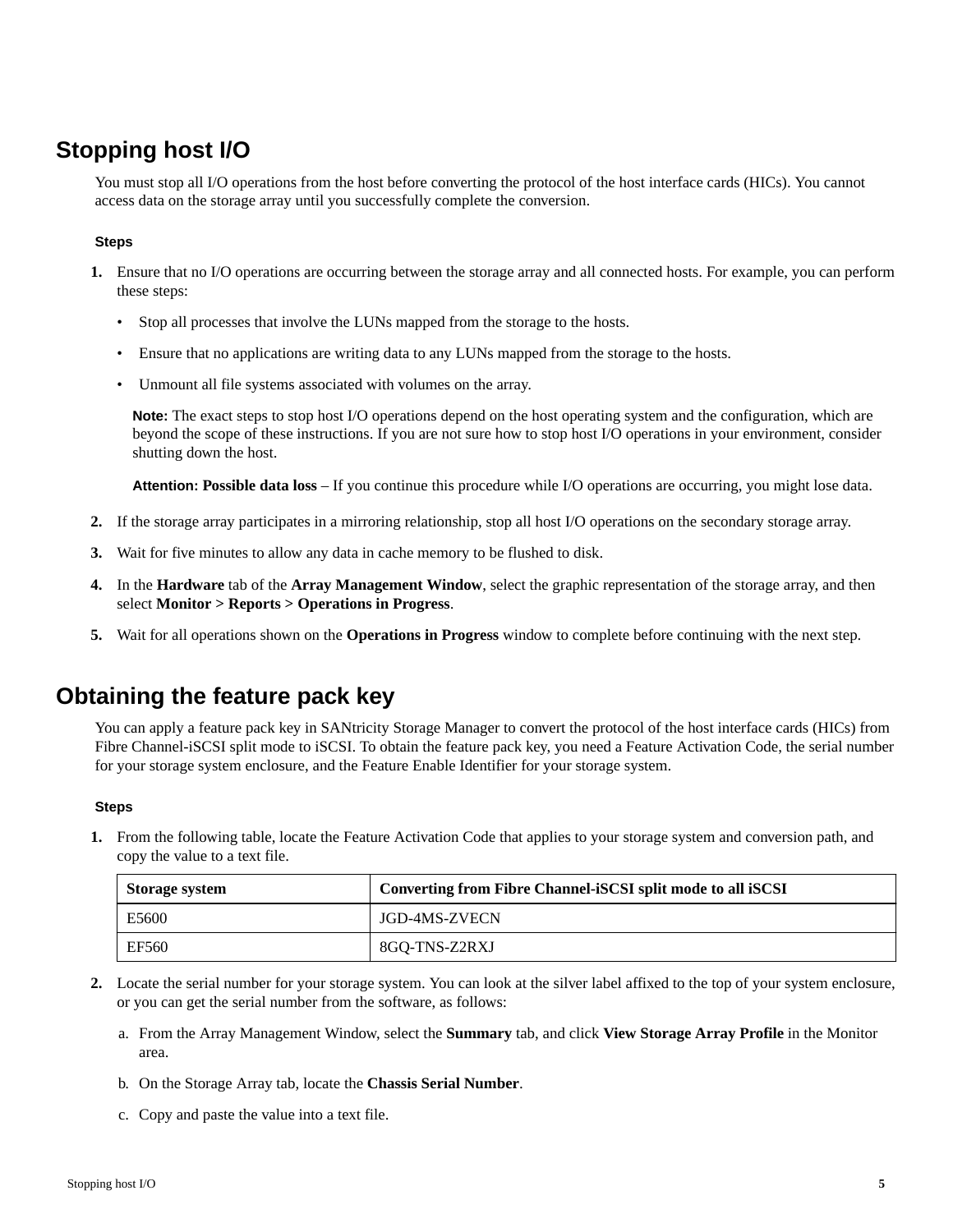- <span id="page-5-0"></span>**3.** Locate and record the Feature Enable Identifier for your storage system:
	- a. From the Array Management Window, select **Storage Array > Premium Features** to display the **Premium Features and Feature Pack Information** window.

The 32-digit Feature Enable Identifier is displayed under **Storage Array Feature Information**.

- b. Copy and paste this 32-digit identifier into a text file.
- **4.** Go to [NetApp License Activation: Storage Array Premium Feature Activation](http://partnerspfk.netapp.com), and enter the information required to obtain the feature pack.
	- Feature Activation Code from the table
	- Serial number for the storage system
	- Feature Enable Identifier

**Note:** The Premium Feature Activation web site includes a link to "Premium Feature Activation Instructions." Do not attempt to use those instructions for this procedure.

- **5.** Choose whether to receive the key file for the feature pack in an email or to download it directly from the site.
- **6.** Save the key file for later use.

### **Applying the feature pack key**

You can apply a feature pack key to change the HIC protocol.

#### **About this task**

This task describes how to apply a feature pack key to a single storage array. If you intend to use mirroring after the conversion, you might need to apply a key to the local storage array and to the remote storage array. Each array requires its own key.

#### **Steps**

- **1.** From the Array Management Window, select **Storage Array > Premium Features**.
- **2.** In the **Feature Pack** section at the bottom of the screen, click **Change**.

**Note:** Do not click the **Use Key File** button in the **Enable a Premium Feature** section.

The Select Feature Key File dialog opens, which lets you select the generated key file.

- **3.** Select the folder in which you placed the generated key file.
- **4.** Select the key file, and click **OK**.
- **5.** Click **Close**.

Both controllers automatically reboot twice as the new feature pack takes effect. Assuming the SFPs and cables are correct for the new protocol, the storage array returns to an optimal state after the reboot operations are complete.

- **6.** Follow these steps to confirm that the protocol was changed:
	- a. From the Array Management Window, re-select the **Hardware** tab.

The information shown on the tab is refreshed.

b. Scroll down to the **Host Interface Board** section and confirm that the value for **Type** is what you expect: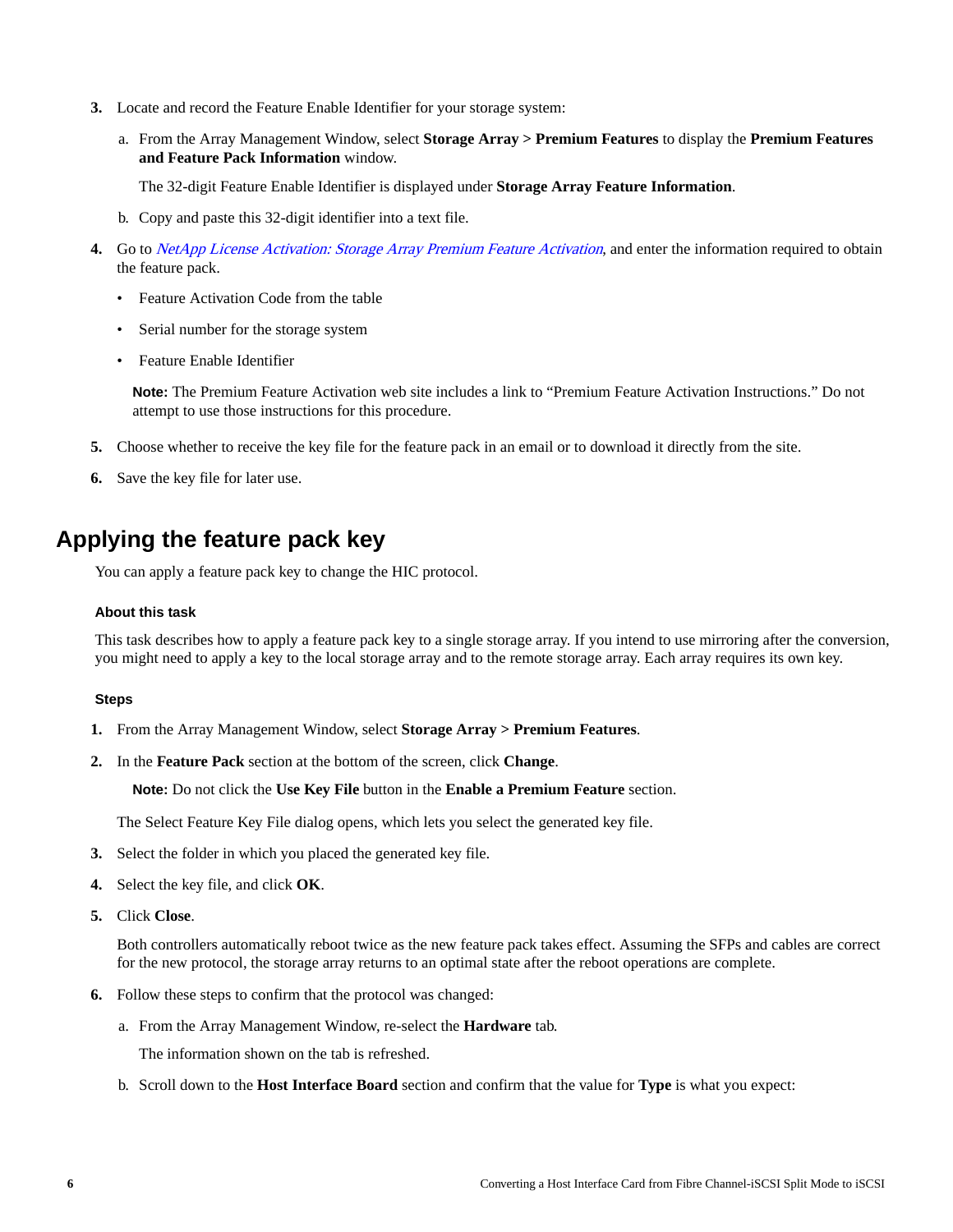<span id="page-6-0"></span>

| <b>Value for Type</b> | <b>HIC</b> protocol            |
|-----------------------|--------------------------------|
| iSCSI                 | iSCSI                          |
| Fibre channel         | Fibre Channel                  |
| iSCSI, Fibre channel  | Fibre Channel-iSCSI split mode |

## **Modifying the configuration after converting from Fibre Channel-iSCSI split mode to iSCSI**

After applying the feature pack to convert the host interface cards (HICs) from Fibre Channel-iSCSI split mode to all iSCSI, you might need to modify your existing configuration to use the new iSCSI ports.

You can use either of the following options to use the new iSCSI ports. The exact steps depend on your current and planned network topologies.

**Note:** If you converted a new system, download the Hardware Installation Guide for your storage array or flash array to learn how to install cables and SFPs. Then, follow the instructions in the appropriate SANtricity Express Guide for your operating system and iSCSI to complete the setup.

#### **Option 1: Remove Fibre Channel hosts, and then add new iSCSI hosts**

Option 1 assumes that you want to attach new iSCSI hosts to the array. Follow these general steps:

- **1.** Remove any Fibre Channel cables and SFPs from ports 3 and 4.
- **2.** Attach new iSCSI hosts to ports 3 and 4. In a direct-attach topology, insert iSCSI or unified SFPs and cables into ports 3 and 4. In a switch topology, zone the switch to allow connectivity between any new iSCSI hosts and ports 3 and 4.
- **3.** Configure iSCSI networking for the new hosts and ports. For instructions, refer to the SANtricity Express Guide for your operating system and iSCSI.

#### **Option 2: Convert Fibre Channel hosts to iSCSI**

Option 2 assumes that you want to convert the hosts connected to ports 3 and 4 from Fibre Channel to iSCSI. Follow these general steps:

- **1.** Shut down the Fibre Channel hosts connected to ports 3 and 4.
- **2.** Provide an iSCSI topology for ports 3 and 4. For example, convert any switches connected to those hosts from Fibre Channel to iSCSI.
- **3.** If you are not already using unified SFPs, remove the Fibre Channel SFPs from ports 3 and 4, and replace them with iSCSI SFPs or unified SFPs.
- **4.** Attach cables to the SFPs in ports 3 and 4, and confirm they are connected to the correct iSCSI switch or host.
- **5.** Power on the hosts.
- **6.** Use the NetApp Interoperability Matrix Tool to configure the iSCSI host. [NetApp Interoperability Matrix Tool](http://mysupport.netapp.com/matrix)
- **7.** After the new iSCSI hosts reboot, use the applicable procedures on the hosts to register the volumes and to make them available to your operating system.
	- Depending on your operating system, two utilities are included with the storage management software (hot\_add and SMdevices). These utilities help register the volumes with the hosts and also show the applicable device names for the volumes.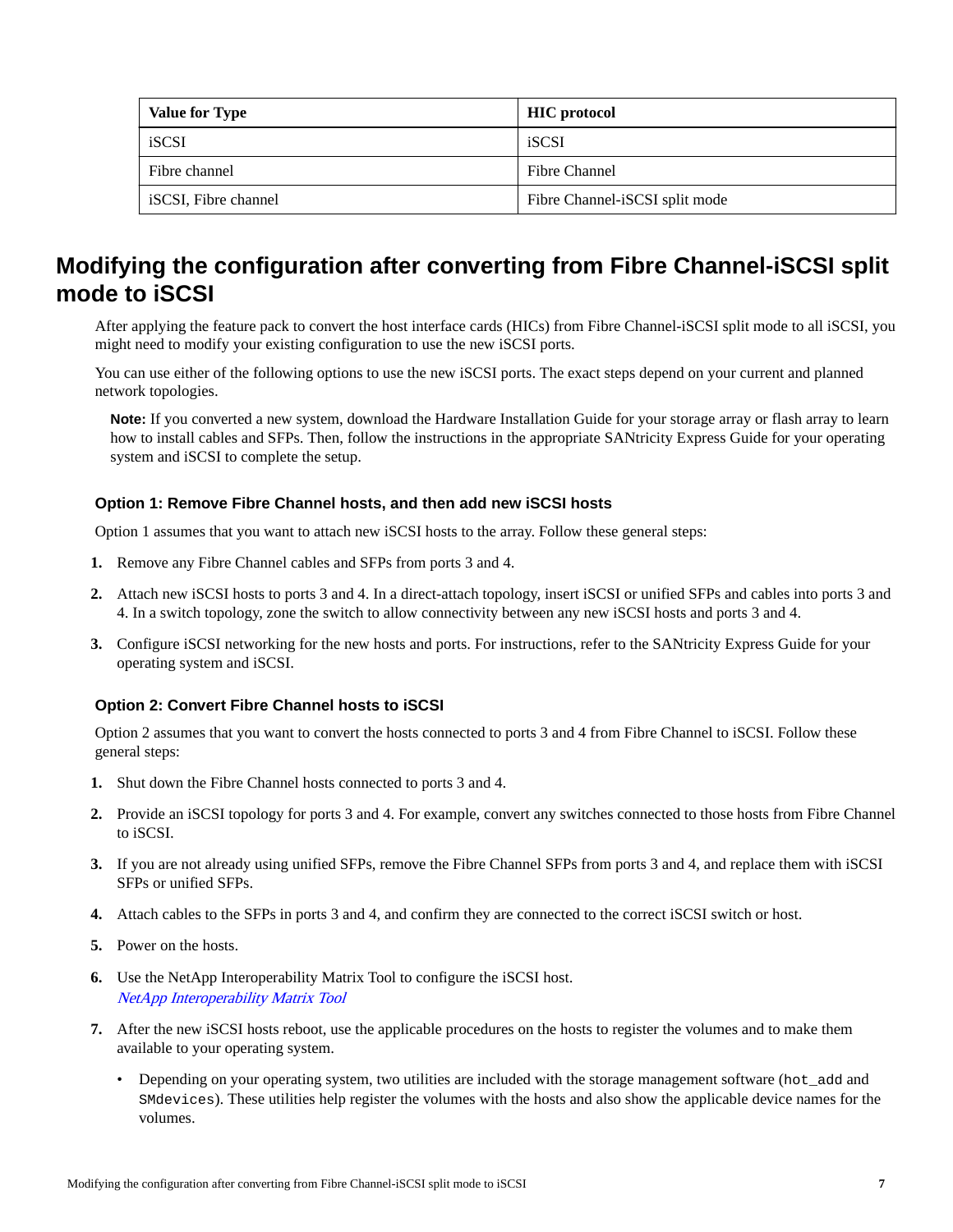- You might need to use specific tools and options that are provided with your operating system to make the volumes available (that is, assign drive letters, create mount points, and so on). Refer to your host operating system documentation for details.
- **8.** From the Array Management Window, edit the host partition to add the iSCSI values and remove the Fibre Channel values.

#### **Related information**

[E5600 Controller-Drive Tray and Related Drive Trays Installation Guide](https://library.netapp.com/ecm/ecm_download_file/ECMP1532527) [EF560 Flash Array and Related Trays Installation Guide](https://library.netapp.com/ecm/ecm_download_file/ECMP1532580) [SANtricity Storage Manager 11.25 Express Guide for Linux and iSCSI](https://library.netapp.com/ecm/ecm_download_file/ECMP12409284) [SANtricity Storage Manager 11.25 Express Guide for VMware and iSCSI](https://library.netapp.com/ecm/ecm_download_file/ECMP12409277) [SANtricity Storage Manager 11.25 Express Guide for Windows and iSCSI](https://library.netapp.com/ecm/ecm_download_file/ECMP12409266) [NetApp Downloads](http://mysupport.netapp.com/eservice/Download.jsp/) [NetApp Interoperability Matrix Tool](http://mysupport.netapp.com/matrix)

# **Copyright information**

Copyright © 1994–2015 NetApp, Inc. All rights reserved. Printed in the U.S.

No part of this document covered by copyright may be reproduced in any form or by any means—graphic, electronic, or mechanical, including photocopying, recording, taping, or storage in an electronic retrieval system—without prior written permission of the copyright owner.

Software derived from copyrighted NetApp material is subject to the following license and disclaimer:

THIS SOFTWARE IS PROVIDED BY NETAPP "AS IS" AND WITHOUT ANY EXPRESS OR IMPLIED WARRANTIES, INCLUDING, BUT NOT LIMITED TO, THE IMPLIED WARRANTIES OF MERCHANTABILITY AND FITNESS FOR A PARTICULAR PURPOSE, WHICH ARE HEREBY DISCLAIMED. IN NO EVENT SHALL NETAPP BE LIABLE FOR ANY DIRECT, INDIRECT, INCIDENTAL, SPECIAL, EXEMPLARY, OR CONSEQUENTIAL DAMAGES (INCLUDING, BUT NOT LIMITED TO, PROCUREMENT OF SUBSTITUTE GOODS OR SERVICES; LOSS OF USE, DATA, OR PROFITS; OR BUSINESS INTERRUPTION) HOWEVER CAUSED AND ON ANY THEORY OF LIABILITY, WHETHER IN CONTRACT, STRICT LIABILITY, OR TORT (INCLUDING NEGLIGENCE OR OTHERWISE) ARISING IN ANY WAY OUT OF THE USE OF THIS SOFTWARE, EVEN IF ADVISED OF THE POSSIBILITY OF SUCH DAMAGE.

NetApp reserves the right to change any products described herein at any time, and without notice. NetApp assumes no responsibility or liability arising from the use of products described herein, except as expressly agreed to in writing by NetApp. The use or purchase of this product does not convey a license under any patent rights, trademark rights, or any other intellectual property rights of NetApp.

The product described in this manual may be protected by one or more U.S. patents, foreign patents, or pending applications.

RESTRICTED RIGHTS LEGEND: Use, duplication, or disclosure by the government is subject to restrictions as set forth in subparagraph (c)(1)(ii) of the Rights in Technical Data and Computer Software clause at DFARS 252.277-7103 (October 1988) and FAR 52-227-19 (June 1987).

# **Trademark information**

NetApp, the NetApp logo, Go Further, Faster, AltaVault, ASUP, AutoSupport, Campaign Express, Cloud ONTAP, Clustered Data ONTAP, Customer Fitness, Data ONTAP, DataMotion, Fitness, Flash Accel, Flash Cache, Flash Pool, FlashRay, FlexArray, FlexCache, FlexClone, FlexPod, FlexScale, FlexShare, FlexVol, FPolicy, GetSuccessful, LockVault, Manage ONTAP, Mars, MetroCluster, MultiStore, NetApp Insight, OnCommand, ONTAP, ONTAPI, RAID DP, RAID-TEC, SANtricity, SecureShare, Simplicity, Simulate ONTAP, Snap Creator, SnapCenter, SnapCopy, SnapDrive, SnapIntegrator, SnapLock, SnapManager, SnapMirror, SnapMover, SnapProtect, SnapRestore, Snapshot, SnapValidator, SnapVault, StorageGRID, Tech OnTap, Unbound Cloud, and WAFL and other names are trademarks or registered trademarks of NetApp, Inc., in the United